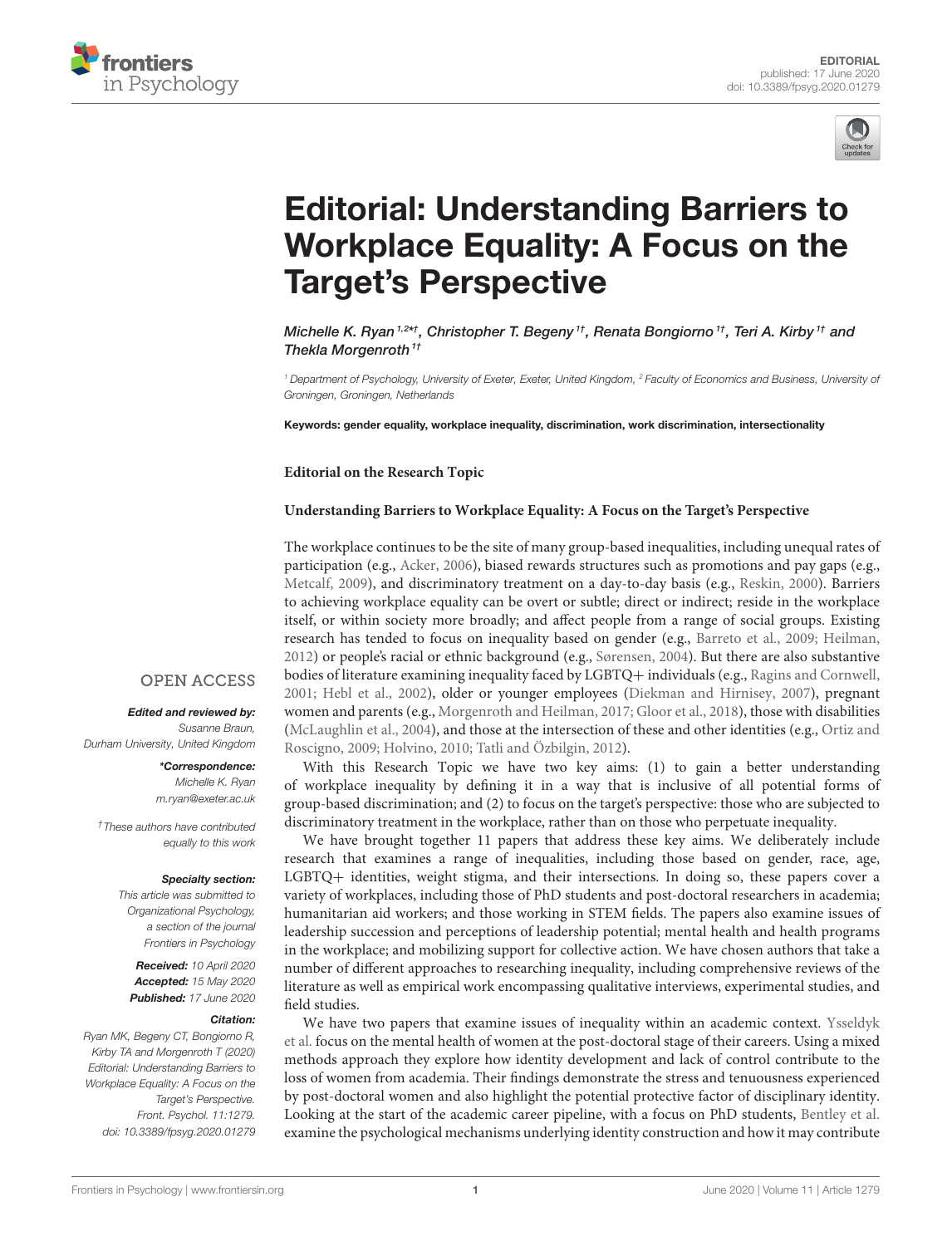to inequality in career outcomes. They demonstrate that the perceived compatibility of one's identity with those of leading members of the profession can play an important role in ongoing professional identity construction and career success.

Further building on issues of fit, two papers examine how perceptions of fit influence leadership processes more specifically. With a focus on the persistence of the "old boys club," [Rink et al.](https://doi.org/10.3389/fpsyg.2019.00752) examine how interpersonal fit influences leaders' perceptions of their followers' potential as successors. Across two studies their results demonstrate that while male leaders ratings of followers' potential as successors were positively related to interpersonal fit (the old boys club), these relationships were absent for female leaders, suggesting there is not a comparable "old girls club." [Tresh et al.](https://doi.org/10.3389/fpsyg.2019.00688) examine the role of gender and age stereotypes and their effect on individuals' job-related perceptions. Across three studies, results suggest that both gender and age stereotypes, and their incongruency with job roles, affect perceptions of: (a) leadership potential; and (b) job fit, and job appeal. This was particularly the case for older workers and for women. The paper also clearly demonstrates the importance of intersectional identities.

We include two papers that look specifically at issues of inclusion. [Sahin et al.](https://doi.org/10.3389/fpsyg.2019.00575) make an important distinction between employees' perceptions of deep- and surface-level similarity. They found that perceptions of deep-level dissimilarity to others in the workplace was associated with lower felt inclusion, while surface-level similarity did not affect felt inclusion. [Rengers et al.](https://doi.org/10.3389/fpsyg.2019.00320) examine perceptions of workplace inclusion in a field study of lesbian and gay humanitarian aid workers. Their findings revealed that perceptions of authenticity, but not belonging, are affected by the inclusiveness practices of their organization and by their colleagues' and supervisors' attitudes and behaviors. The authors construct a typology of three groups: conscious first-missioners, authentic realists, and idealistic activists.

In another field study, [van Veelen et al.](https://doi.org/10.3389/fpsyg.2019.00150) examine the effects of numerical and normative male dominance in STEM. They examine the impacts of women in STEM fields being outnumbered and negatively stereotyped. This "double trouble" predicted the highest levels of gender identity threat for women, which in turn, negatively impacted on their work engagement and career confidence. This was particularly the case for women with high levels of gender identity. In their theoretical paper, [van Laar et al.](https://doi.org/10.3389/fpsyg.2019.01879) further examine negative stereotypes across multiple groups. Using insights from research into stigma, social identity, and self-regulation, they provide a model for how individuals are affected by, and how they regulate, negative stereotypes in the workplace. They highlight four key processes: (1) the subtle triggers of workplace identity threat; (2) how individuals can cope with these threats; (3) factors that mitigate threat and affect self-regulation; and (4) the hidden costs of self-regulation.

## **REFERENCES**

- <span id="page-1-0"></span>Acker, J. (2006). Inequality regimes: Gender, class, and race in organizations. Gender Soci. 20, 441–464. doi: [10.1177/0891243206289499](https://doi.org/10.1177/0891243206289499)
- <span id="page-1-1"></span>Barreto, M., Ryan, M. K., and Schmitt, M. (Eds.). (2009). The Glass Ceiling in the 21st Century: Understanding Barriers to Gender Equality, APA Division

We include two papers that focus on workplace approaches to promoting equality. [Gündemir et al.](https://doi.org/10.3389/fpsyg.2019.00282) provide a review of how diversity ideologies may affect self-perceptions and workplace experiences. They demonstrate that for members of racial-ethnic minority groups, ideologies that are diversity aware (e.g., multiculturalism) are more beneficial than ideologies that are diversity blind (e.g., colorblindness). In contrast, for women, gender blindness is associated with more positive outcomes than gender awareness. [Täuber et al.](https://doi.org/10.3389/fpsyg.2018.02206) examine potential downsides of workplace health promotion programs. Across three studies they demonstrate that health promotion programs can increase attributions of weight controllability, elicit weight stigma, and induce weight-based discrimination in workplace promotion decisions. Thus, workplace health promotion programs may inadvertently promote weight stigma and weight-based discrimination, particularly when they emphasize notions of individual responsibility.

Finally, Hardacre and Subašić investigate ways that leaders can mobilize support for gender equality. Across two experiments, they demonstrate that evoking a common cause increases women's collective action intentions and that male leaders invoke a higher sense of common cause and collective action intentions for both men and women, regardless of framing.

We hope that by bringing together research on the different ways that workplace inequality is manifested—across a range of different groups and social categories, and their intersection—we can shed greater light on this issue. From the papers included in this Research Topic, it is clear that there can be important similarities and differences in the psychological processes that are relevant to understanding how discrimination will impact on different targets. Ultimately, we hope this examination can lead toward interventions that are more nuanced and better able to combat inequalities in the workplace and in society more broadly.

## AUTHOR CONTRIBUTIONS

All authors listed have made a substantial, direct and intellectual contribution to the work, and approved it for publication.

## FUNDING

This work was funded, in part, by a European Research Council Consolidator Grant awarded to the MR (725128).

## ACKNOWLEDGMENTS

We would like to thank all of the contributors of the special issue and those who provided thoughtful and engaging reviews of these papers.

<span id="page-1-2"></span>Diekman, A. B., and Hirnisey, L. (2007). The effect of context on the silver ceiling: a role congruity perspective on prejudiced responses. Pers. Soc. Psychol. Bull. [33, 1353–66. doi: 10.1177/01461672073](https://doi.org/10.1177/0146167207303019) 03019

<sup>35</sup> Book Series [\(American Psychological Association\). doi: 10.1037/118](https://doi.org/10.1037/11863-000) 63-000